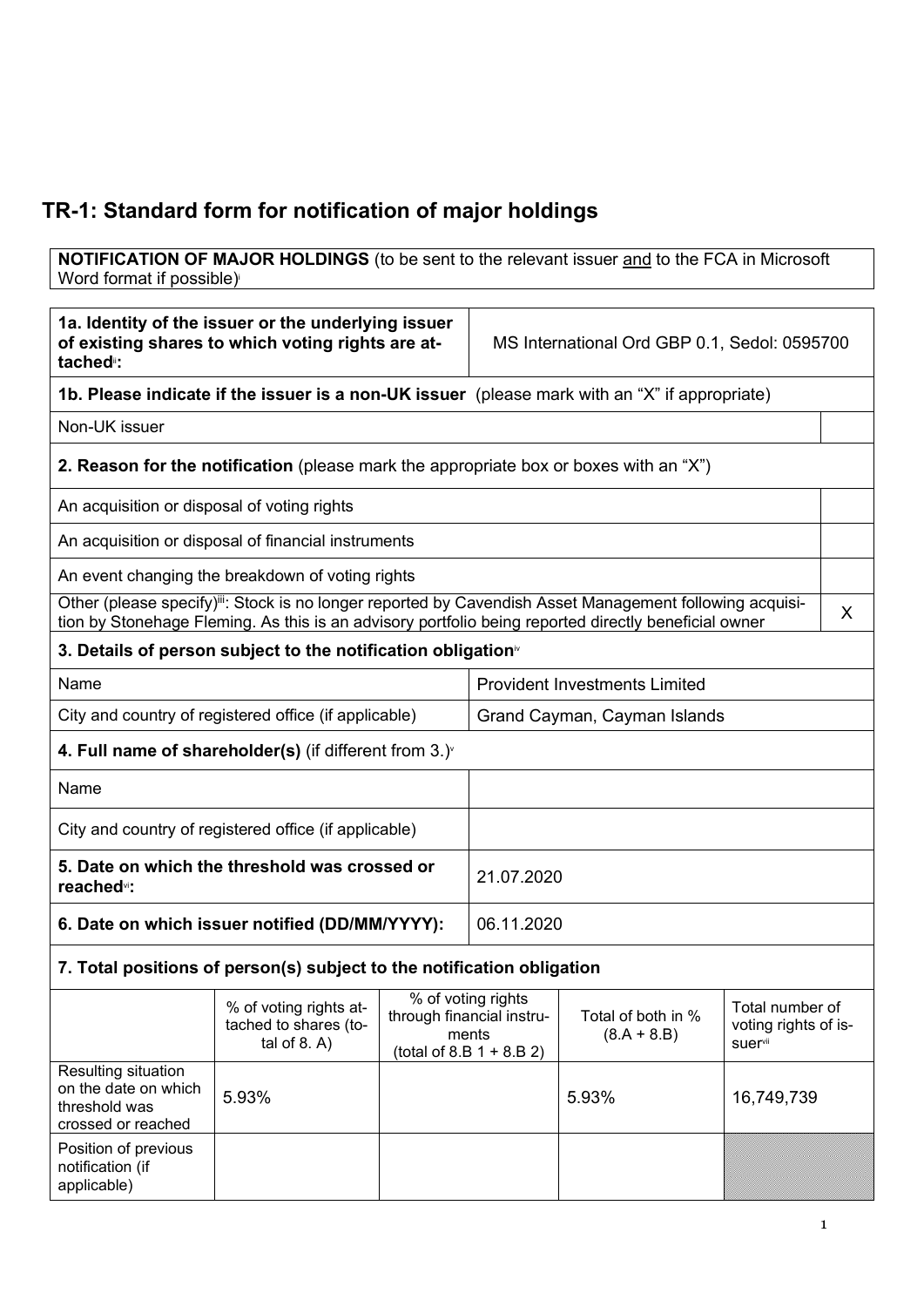## 8. Notified details of the resulting situation on the date on which the threshold was crossed or reachedviii

## A: Voting rights attached to shares

| Class/type of<br>shares<br>ISIN code (if possible) | Number of voting rightsix                                     |                                                                       | % of voting rights                                            |                                                                       |
|----------------------------------------------------|---------------------------------------------------------------|-----------------------------------------------------------------------|---------------------------------------------------------------|-----------------------------------------------------------------------|
|                                                    | <b>Direct</b><br>(Art 9 of Directive<br>2004/109/EC) (DTR5.1) | <b>Indirect</b><br>(Art 10 of Directive<br>2004/109/EC)<br>(DTR5.2.1) | <b>Direct</b><br>(Art 9 of Directive<br>2004/109/EC) (DTR5.1) | <b>Indirect</b><br>(Art 10 of Directive<br>2004/109/EC)<br>(DTR5.2.1) |
| GB0005957005                                       | 992,500                                                       |                                                                       | 5.93%                                                         |                                                                       |
|                                                    |                                                               |                                                                       |                                                               |                                                                       |
|                                                    |                                                               |                                                                       |                                                               |                                                                       |
| <b>SUBTOTAL 8. A</b>                               | 992,500                                                       |                                                                       | 5.93%                                                         |                                                                       |

| B 1: Financial Instruments according to Art. 13(1)(a) of Directive 2004/109/EC (DTR5.3.1.1 (a)) |                                        |                                         |                                                                                                        |                    |
|-------------------------------------------------------------------------------------------------|----------------------------------------|-----------------------------------------|--------------------------------------------------------------------------------------------------------|--------------------|
| Type of financial in-<br>strument                                                               | <b>Expiration</b><br>date <sup>x</sup> | Exercise/<br><b>Conversion Periodxi</b> | <b>Number of voting rights</b><br>that may be acquired if<br>the instrument is<br>exercised/converted. | % of voting rights |
|                                                                                                 |                                        |                                         |                                                                                                        |                    |
|                                                                                                 |                                        |                                         |                                                                                                        |                    |
|                                                                                                 |                                        |                                         |                                                                                                        |                    |
|                                                                                                 |                                        | <b>SUBTOTAL 8. B 1</b>                  |                                                                                                        |                    |

| 2004/109/EC (DTR5.3.1.1 (b))           |                                        | B 2: Financial Instruments with similar economic effect according to Art. 13(1)(b) of Directive |                                                     |                            |                    |
|----------------------------------------|----------------------------------------|-------------------------------------------------------------------------------------------------|-----------------------------------------------------|----------------------------|--------------------|
| <b>Type of financial</b><br>instrument | <b>Expiration</b><br>date <sup>x</sup> | Exercise/<br><b>Conversion Pe-</b><br>riod xi                                                   | <b>Physical or</b><br>cash<br><b>settlement</b> xii | Number of<br>voting rights | % of voting rights |
|                                        |                                        |                                                                                                 |                                                     |                            |                    |
|                                        |                                        |                                                                                                 |                                                     |                            |                    |
|                                        |                                        |                                                                                                 |                                                     |                            |                    |
|                                        |                                        |                                                                                                 | <b>SUBTOTAL</b><br>8.B.2                            |                            |                    |